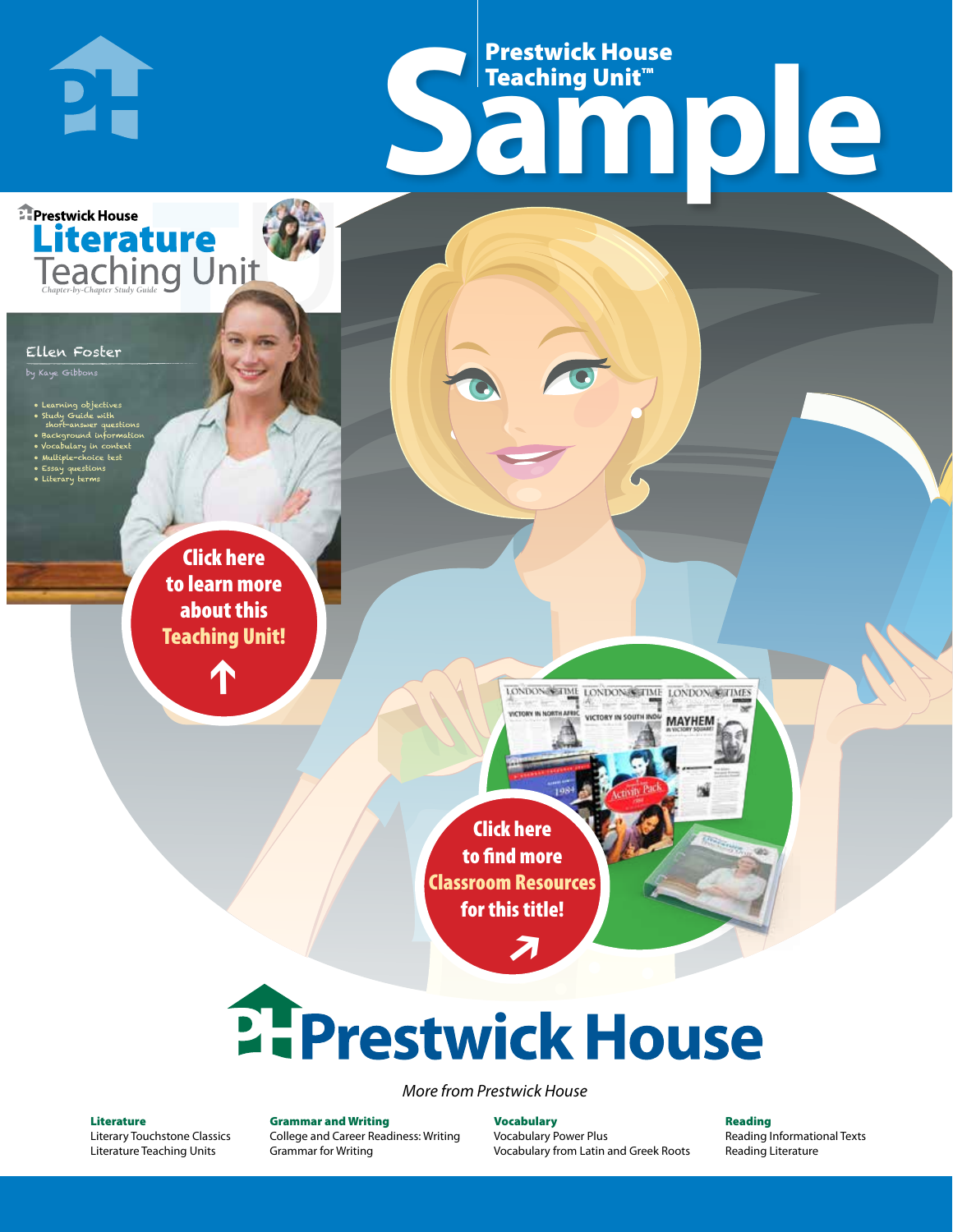

# by Kaye Gibbons

- Learning objectives
- Study Guide with short-answer questions
	- Background information
	- Vocabulary in context
		- Multiple-choice test
			- Essay questions
				- Literary terms

# **EFPrestwick House**

**P.O. Box 658, Clayton, DE 19938 www.prestwickhouse.com 800.932.4593**

**ISBN: 978-1-60843-529-6**

**Copyright ©2017 by Prestwick House Inc.**

**All rights reserved. No portion may be reproduced without permission in writing from the publisher.**

**Item No: 302556**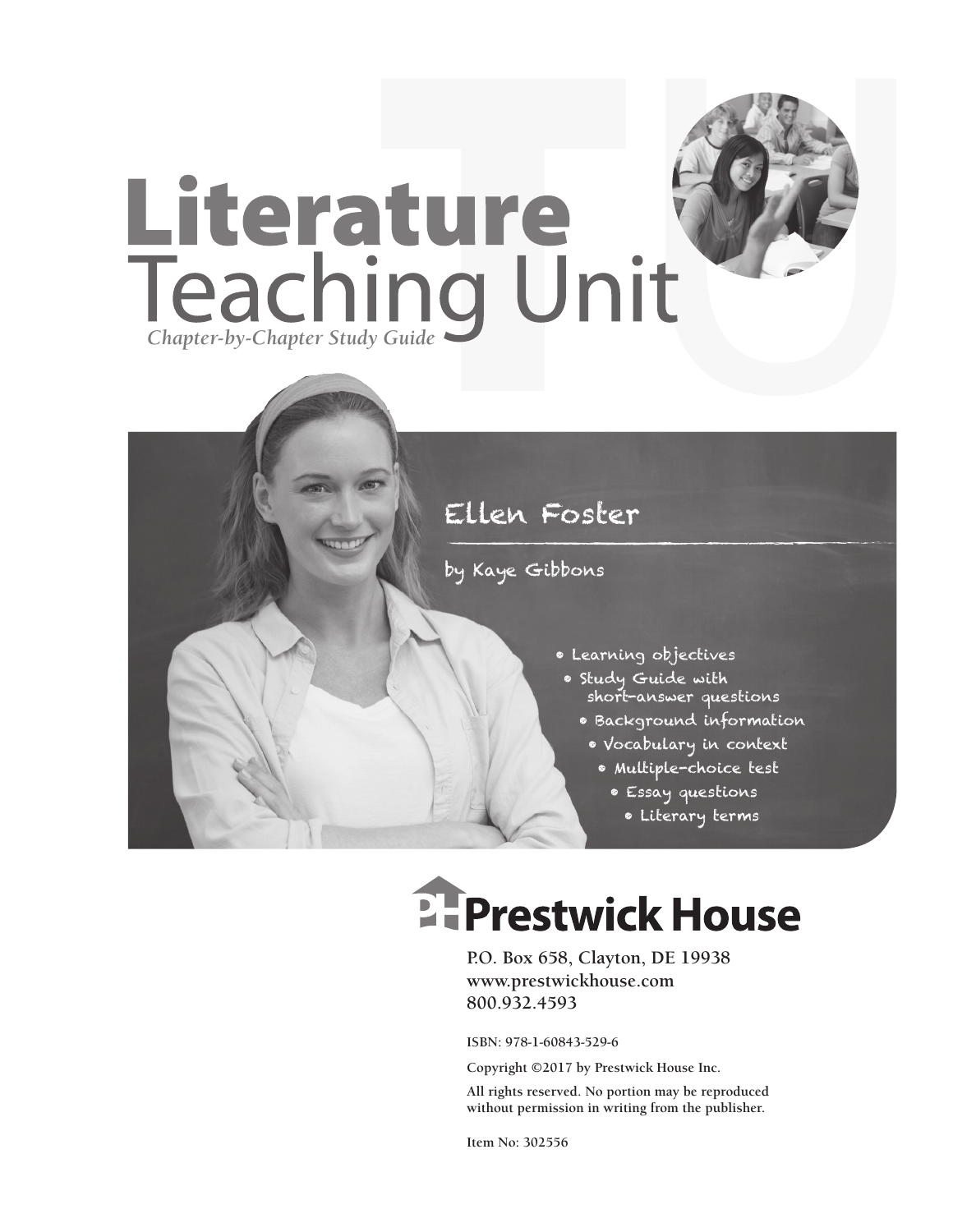## **Objectives**

*By the end of this Unit, the student will be able to:*

- 1. explain how Ellen feels about families and what a person must do to have a good family.
- 2. explain Ellen's struggle with loneliness throughout the novel.
- 3. discuss the characterization of Ellen as a smart, self-aware, courageous young girl.
- 4. demonstrate an understanding of a person's ability to determine what happens in his or her life, or luck's influence on a person's life.
- 5. define and cite example(s) of:
	- imagery
	- motifs
	- flashback
	- symbols
	- foreshadowing
	- euphemism
- 6. understand how Ellen is able to fight loneliness and alienation.
- 7. explain the way in which point of view and voice are used throughout the novel.
- 8. explain the conflicts that drive the narration.
- 9. discuss Gibbons's uses of narrative style and the impact they have on the story.
- 10. describe the purpose and effect of the flashbacks throughout the story.
- 11. explain how themes of love, rejection, and acceptance function throughout the novel.
- 12. explain the use of figurative language and rhetorical techniques within the text and how they function.
- 13. discuss the author's use of time as a plot device in the text.
- 14. recall the plot elements in the story and give a chronological depiction of the events without the insertion of flashbacks.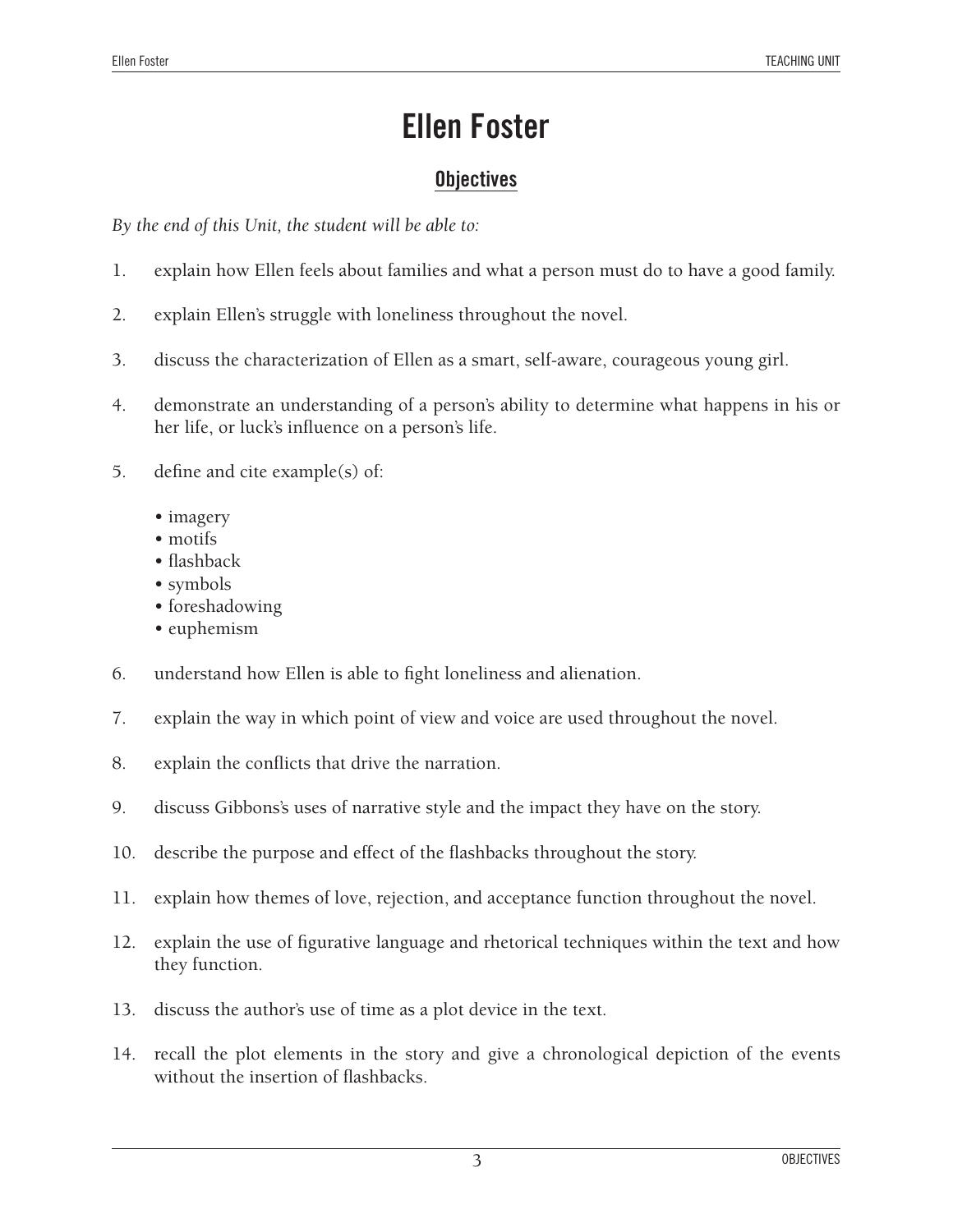## **Questions for Essay and Discussion**

- 1. Trace the mention of money throughout the novel. For each instance, explain the situation in which it is mentioned. How does it serve as a symbol in Ellen's life? Explain its use as a motif in the novel.
- 2. Explain the development of Ellen's belief about race. How does Ellen deal with issues of race throughout the novel?
- 3. Explain what Gibbons might be trying to tell the reader about who or what comprises a family in the section of text where the judge bases his decision about Ellen's placement on her grandmother's words.
- 4. Throughout the novel, the reader learns about Ellen's relationship with Starletta. Explain the relationship. How does Ellen change as a result of a relationship with Starletta, or does Ellen change despite her relationship with Starletta?
- 5. Even though this is not an autobiographical work, explain the impact of the first person point of view as Kaye Gibbons's life is explored through Ellen Foster. How might Gibbons have influenced the way in which Ellen's story is told? How would the story be different if it were told from a different point of view?
- 6. Compare and contrast Ellen's relationship with each of the mother figures in Ellen's life: Ellen's real mother, Starletta's mother, Julia, Ellen's grandmother, Aunt Nadine, and Ellen's foster mother.
- 7. Discuss the way in which Gibbons creates different layers in the novel. What are the different layers and what is the effect of their insertion in the story?
- 8. Evaluate the ways in which each of the characters who are involved in Ellen's journey play a significant role in Ellen's life.
- 9. Each reader will come to this text with a different belief about loneliness and a person's ability to change his or her destiny. Explain your thoughts before you read the novel about a person's strength to change his or her fortune, and then describe how you feel after reading the book.
- 10. Support the idea that "determination" is a theme of this novel.
- 11. Analyze Ellen's journey. Discuss the traits Ellen has that enable her to complete the journey. Describe the obstacles that stood in the way of the journey's completion.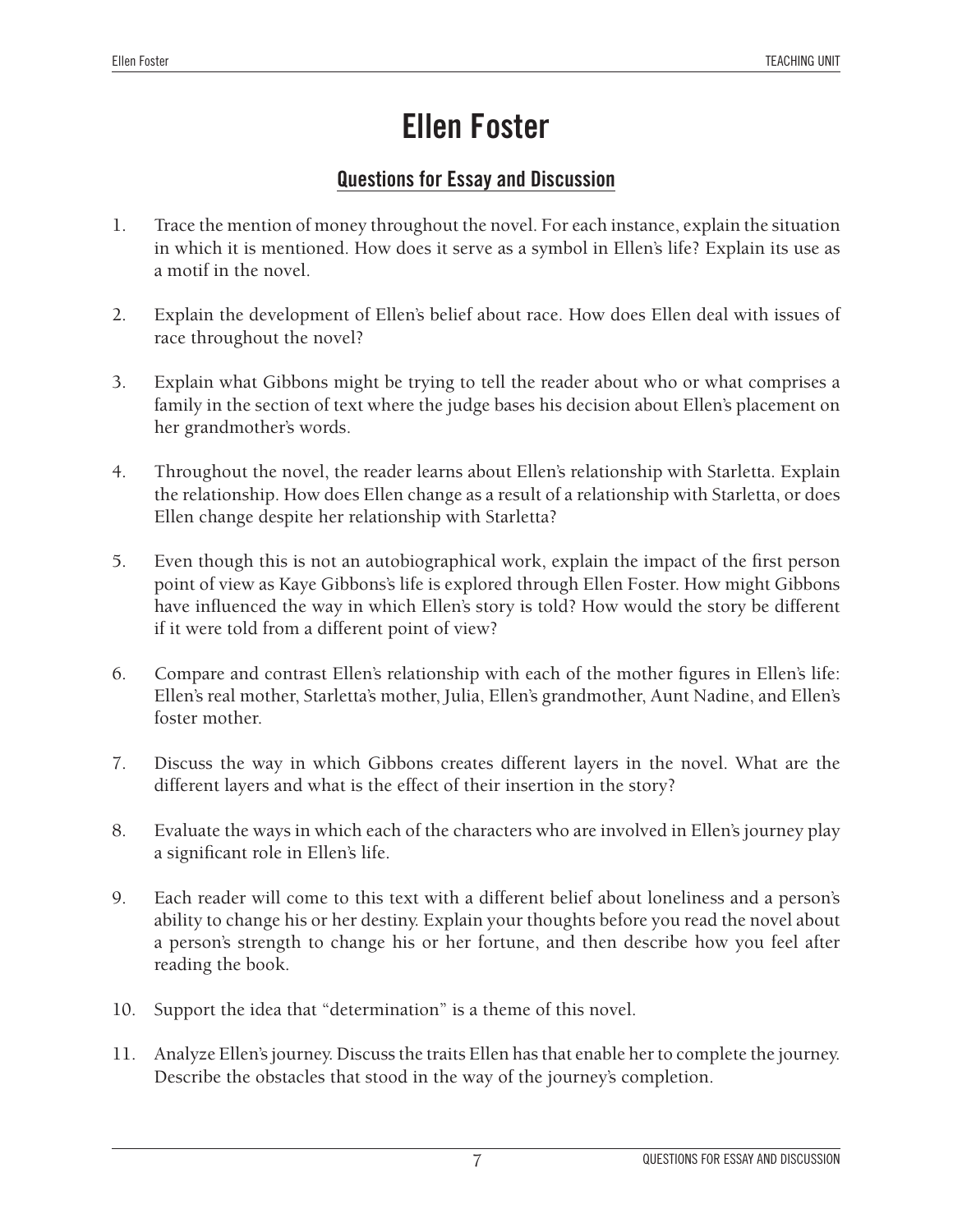### **Chapter One**

Vocabulary

accumulate – to save up a lot  $h$ eave – to throw up vengeance - payback

The title of the novel is Ellen Foster. What predictions can the reader make about the  $\mathbf{1}$ . content of the novel based on the title?

Explain the effect of beginning the novel with the line, "When I was little I would think  $2.$ of ways to kill my daddy."

3. Reread the first two paragraphs. Describe the narrative style of the novel.

 $4.$ Based on the language on the first page, what can the reader infer about the setting of the novel?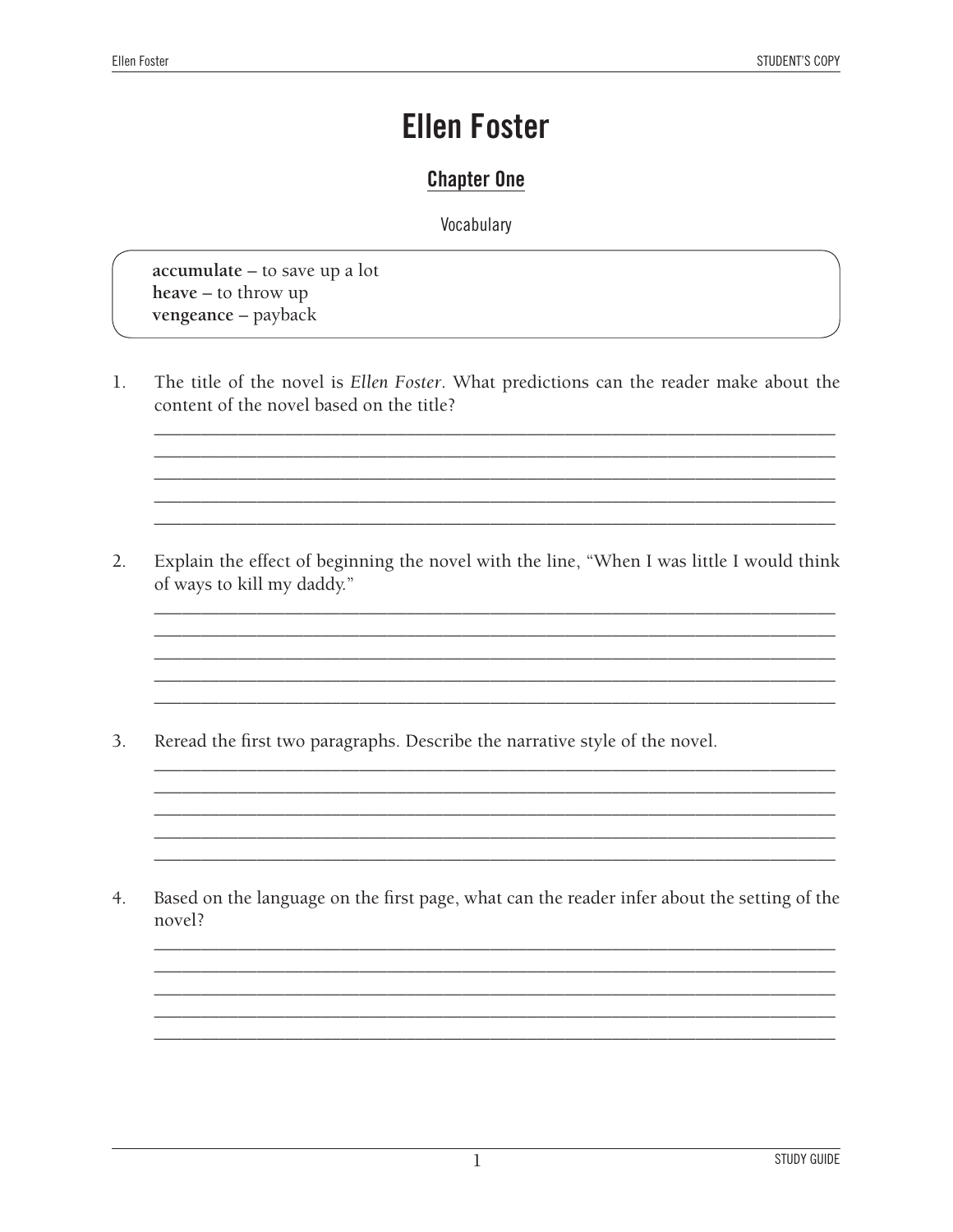### **Chapter Five**

#### Vocabulary

accessories - items of clothing that go with a particular outfit  $bulk - a large amount$ 

- $1.$ What does Ellen do when her father leaves for a day and night right after the funeral?
- $2.$ How does the reader know that Ellen is mourning her mother's death, even when she does not talk about shedding tears?

- How does Ellen respond to her teacher's request to tell the story of her mother's death?  $\overline{3}$ .
- $4.$ How does Ellen feel about Starletta?
- 5. How does Ellen's father spend his time now that his wife is dead? What happens as a result of this?

<u> 1989 - Johann Barn, mars ann an t-Amhain ann an t-Amhain ann an t-Amhain ann an t-Amhain an t-Amhain ann an t-</u>

6. How does Ellen demonstrate that she is a responsible person?